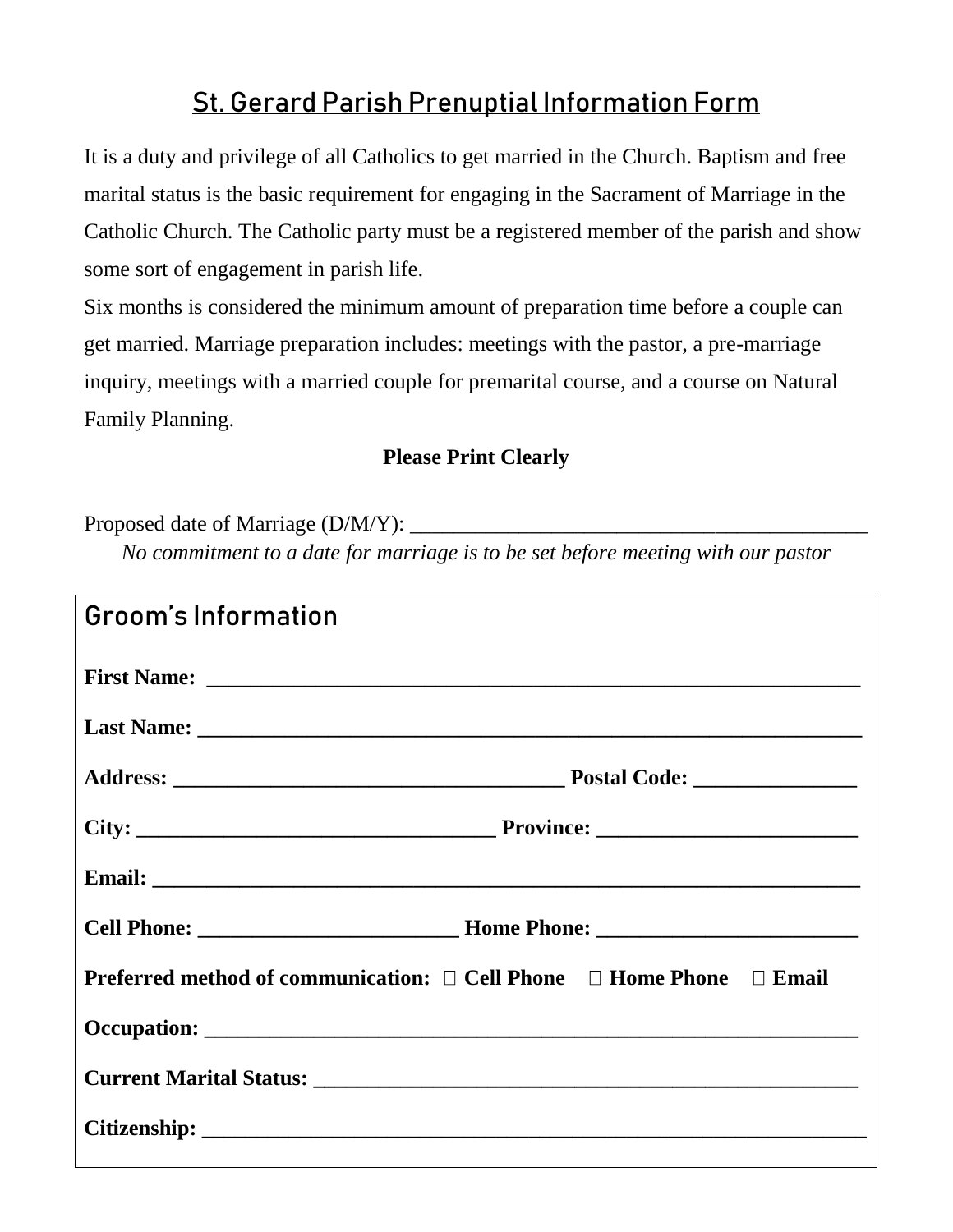| <b>Groom's Information Cont.</b> |
|----------------------------------|
|                                  |
|                                  |
|                                  |
|                                  |
|                                  |
|                                  |
|                                  |
|                                  |
|                                  |
|                                  |
|                                  |
|                                  |
|                                  |
|                                  |
|                                  |
|                                  |
|                                  |
|                                  |
|                                  |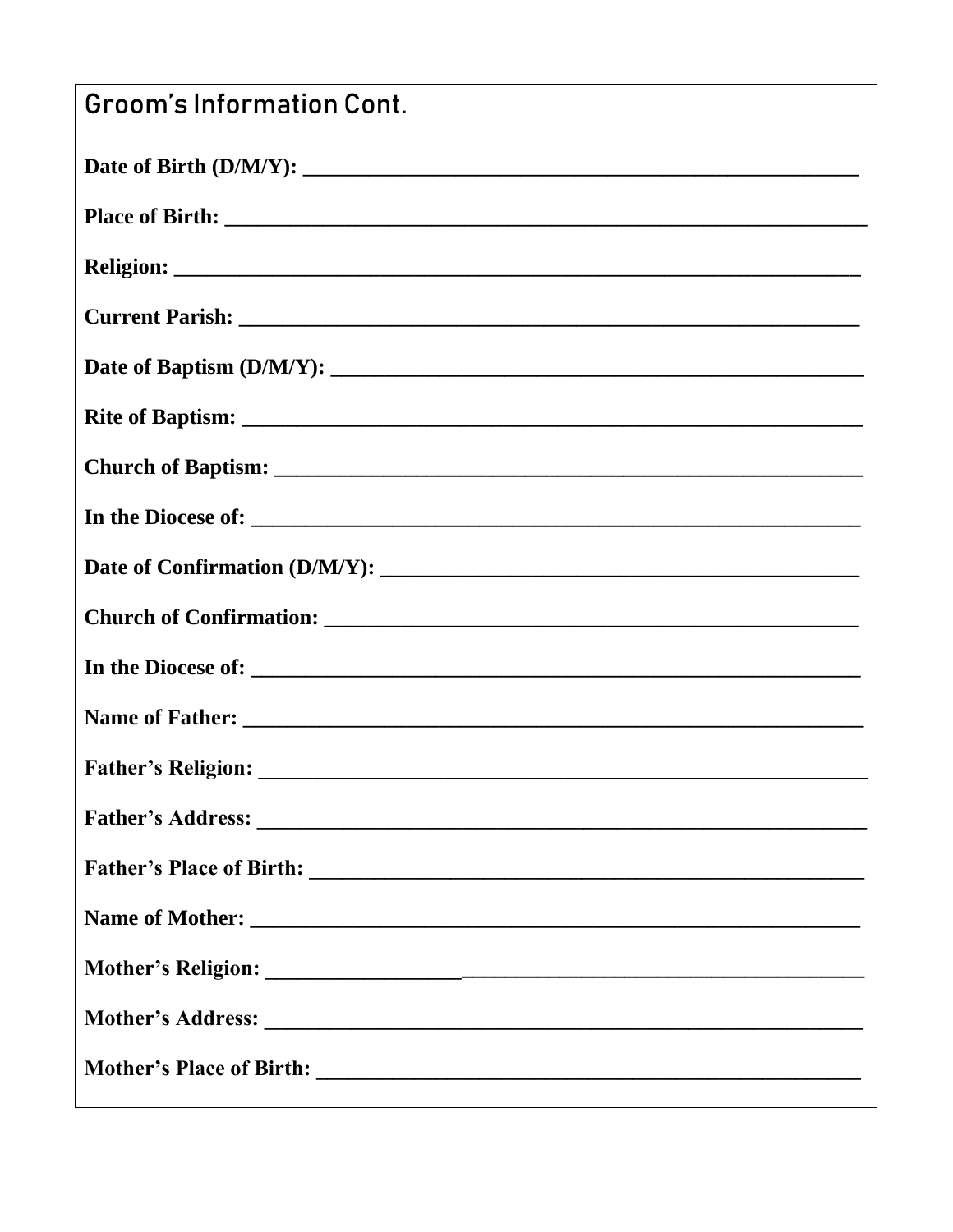| <b>Bride's Information</b>                                                                 |
|--------------------------------------------------------------------------------------------|
|                                                                                            |
|                                                                                            |
|                                                                                            |
|                                                                                            |
|                                                                                            |
|                                                                                            |
| <b>Preferred method of communication:</b> $\Box$ Cell Phone $\Box$ Home Phone $\Box$ Email |
|                                                                                            |
|                                                                                            |
|                                                                                            |
|                                                                                            |
|                                                                                            |
|                                                                                            |
|                                                                                            |
|                                                                                            |
|                                                                                            |
|                                                                                            |
|                                                                                            |